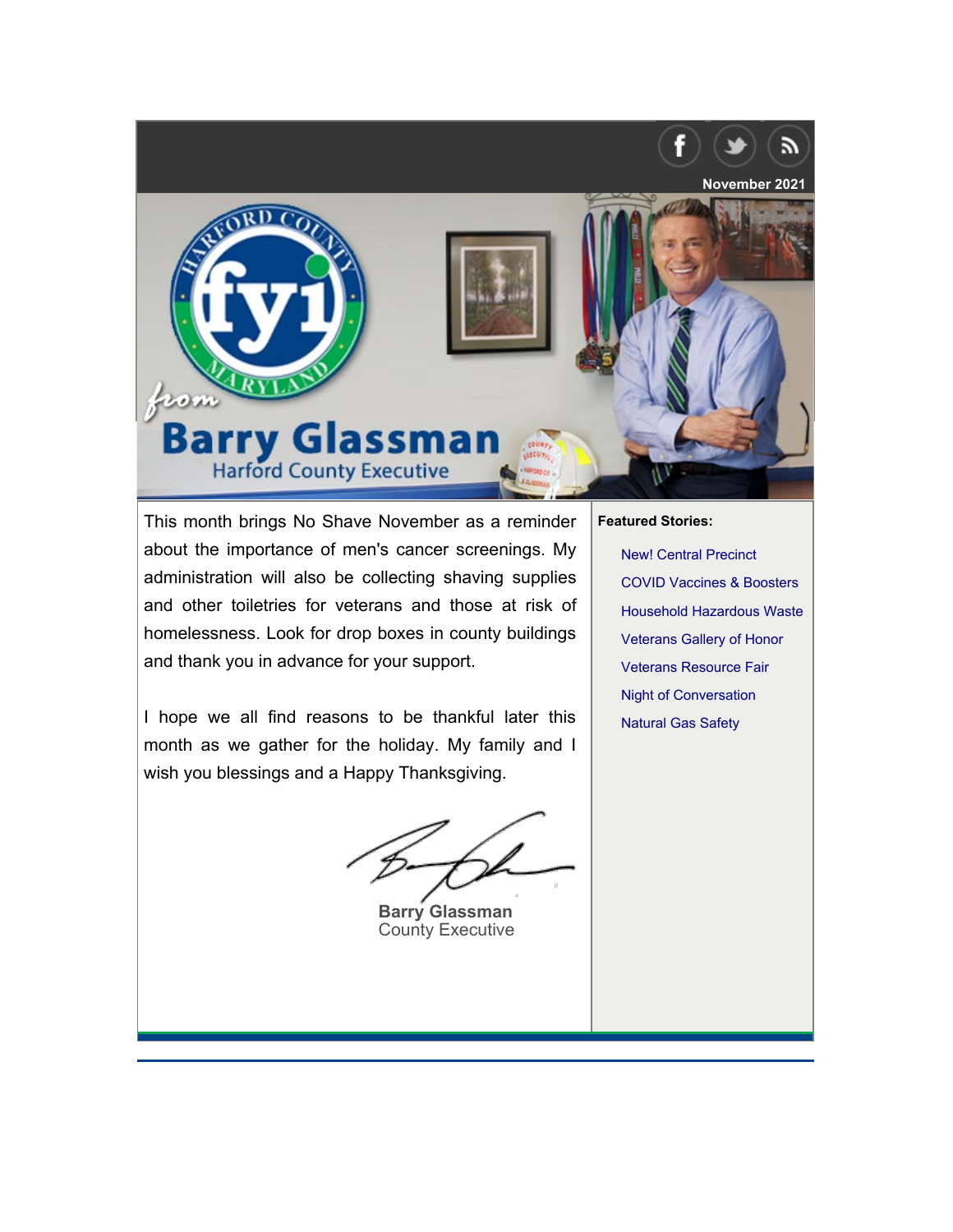

## **Harford County Sheriff's Office Central Precinct & Training Academy - Coming in 2023**

Public safety is one of my top priorities and I am proud that we continue to invest in law enforcement. Because the need for services is growing, Sheriff Gahler and I recently announced plans for the Harford County Sheriff's Office Central Precinct & Training Academy.

Rather than break ground for a new building, my administration looked to redevelop an existing county asset. The former HEAT Center in Aberdeen was underutilized and has easy access to major roads, so it made sense as the new location. When construction is complete, it will enhance services for our citizens and prepare the next generation of law enforcement in our community.



#### **COVID vaccines & boosters**

Harford County's positivity rate remains around 5% and I continue to encourage folks to talk to their doctors and get the vaccine. Currently, about 60% of our total population and 81% of adults are fully vaccinated. You can follow our progress on the [state's COVID-19 website](https://coronavirus.maryland.gov/#Vaccine) and last week, Gov. Hogan launched an online portal with information about booster shots. For details on eligibility and to find a vaccination clinic near you, visi[t https://coronavirus.maryland.gov/pages/vaccine](https://coronavirus.maryland.gov/pages/vaccine).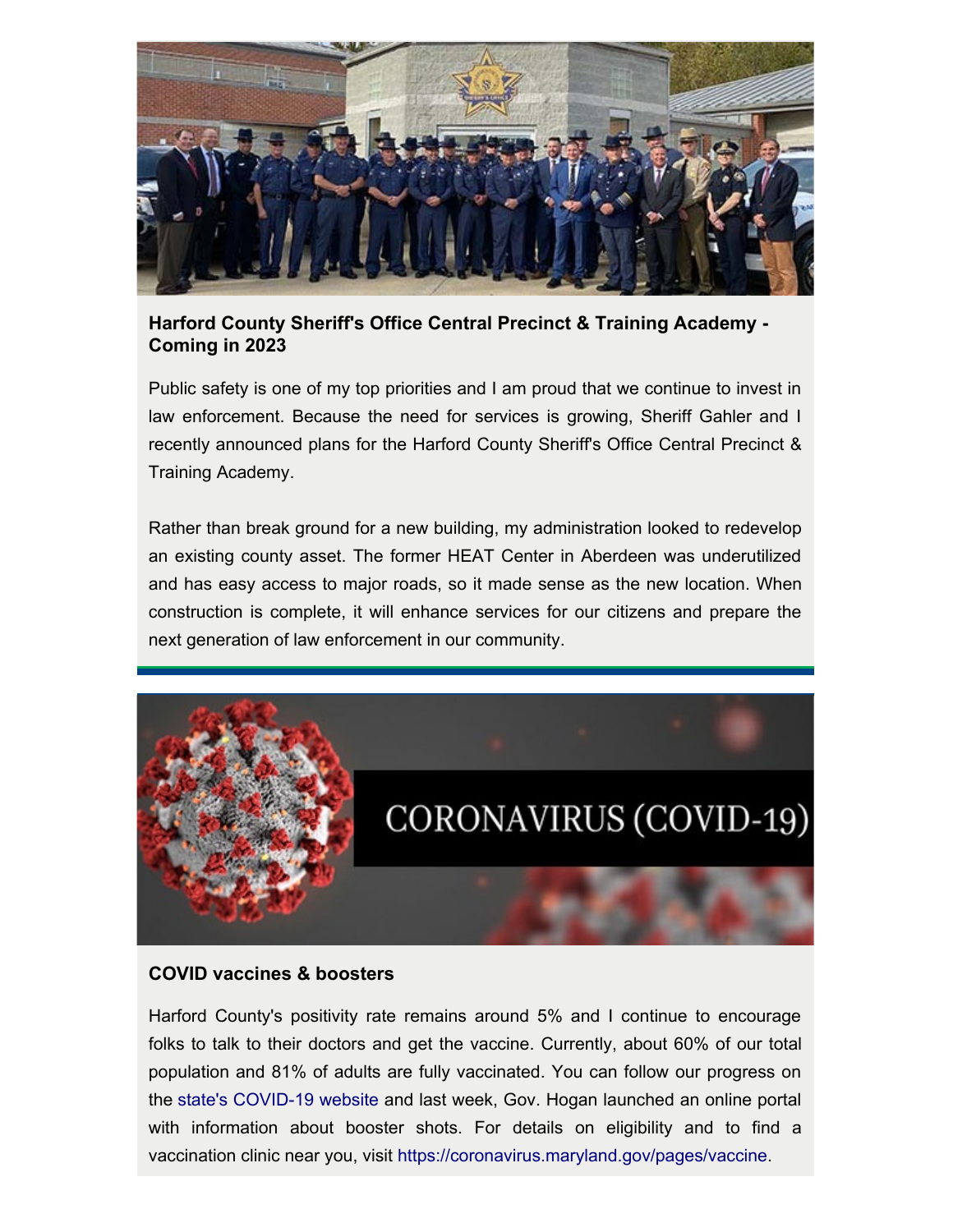

**Household hazardous waste collection & shred event Saturday, Nov. 6**

<span id="page-2-0"></span>Harford County residents can drop off household hazardous waste and get up to four boxes of paper shredded for free on Saturday, Nov. 6 from 8 a.m. to 12 p.m. at the Harford Mulch & Compost Facility. Household hazardous waste is any leftover material that is corrosive, toxic, ignitable, or reactive. Examples include oil-based paints, solvents, pesticides, herbicides, drain cleaners, and pool chemicals. Visit the county website for a complet[e list of acceptable items](http://www.harfordcountymd.gov/276/Household-Hazardous-Waste). Please note, this event is for residents only, no commercial businesses are allowed. The facility is located at 3139 Scarboro Road in Street.



### <span id="page-2-1"></span>**Help us honor local veterans**

Our award-winning Photo Gallery of Honor is back this November to recognize veterans for their military service. The photo gallery will include veterans, living or deceased, and will be published every day this month in recognition of Veterans Day. Local veterans, and family members who want to honor them, are invited to submit a photo, preferably in uniform, and information about their service. Submission forms and instructions are posted on the [county website](https://www.harfordcountymd.gov/FormCenter/Veterans-Affairs-Commission-60/Harford-County-Veterans-Virtual-Photo-Ga-364), and photos will be posted o[n the veterans page of our website](https://www.harfordcountymd.gov/927/James-V-McMahan-Commission-on-Veterans-A) and [Facebook](https://www.facebook.com/HarfordVeterans12). Thanks for helping to support Harford veterans!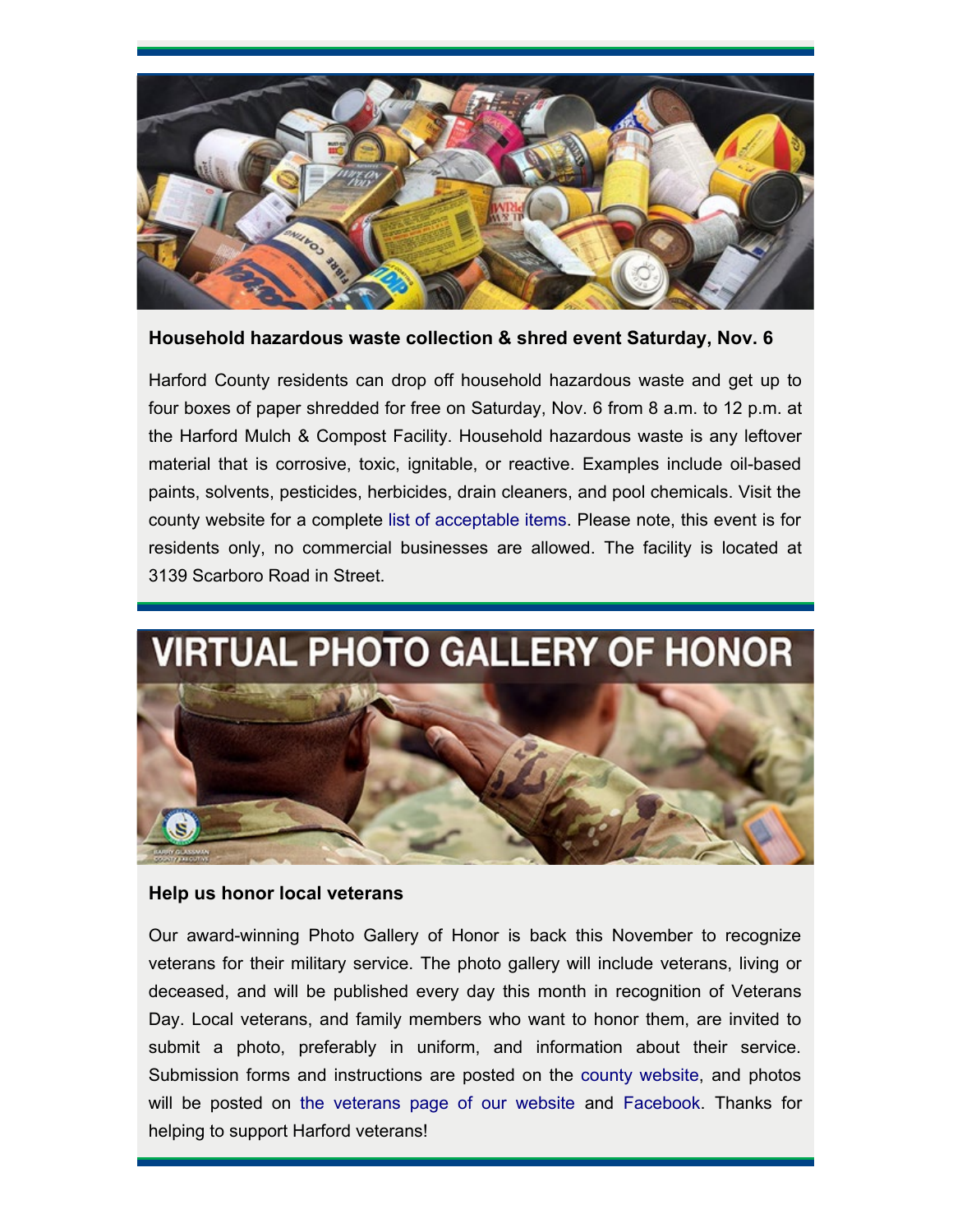

# <span id="page-3-0"></span>**Veterans Resource Fair Saturday, Nov. 13**

Harford County veterans, all military, and their families are welcome to this one-stop event for information about veterans' healthcare and benefits, printed guides to resources and local businesses that offer veteran discounts, and more. Harford County veterans can also enter a drawing for a big screen TV and one of three \$250 gift cards sponsored by APG Federal Credit Union. A grab-and-go lunch from Mission BBQ will be provided. Masks will be required indoors. The fair will be held from 10 a.m. to 1 p.m. on Saturday, November 13 at the Bel Air Armory, 37 N. Main Street. The theme of this year's fair is "Veterans Mental Health, From Awareness to Action." [Click here for details.](https://www.harfordcountymd.gov/ArchiveCenter/ViewFile/Item/1980)



# <span id="page-3-1"></span>**6th Annual Night of Conversation Nov. 17**

Wednesday, November 17, is a night we've set aside for Harford County parents and caregivers to have dinner with their families and talk to their children about the dangers of drugs and alcohol. Our sixth annual Night of Conversation for children in pre-school through high school is also an opportunity to help kids practice refusal skills and make plans to escape difficult situations. Look for resources and ageappropriate conversation starters on the [Harford Talks web page.](https://www.harfordcountymd.gov/2773/Night-of-Conversation) Together we can help local kids stay safe and drug free.